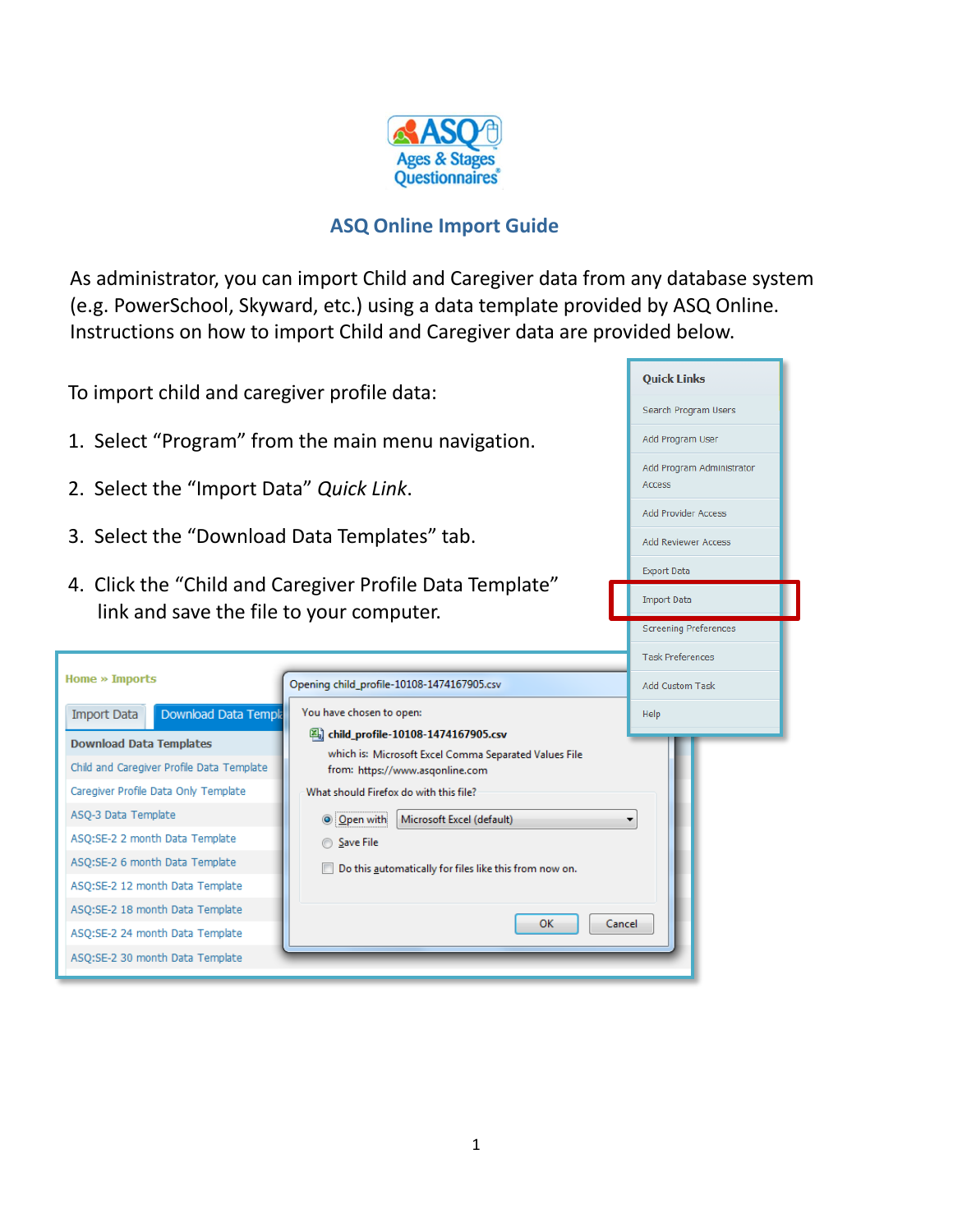5. Enter the data or format the data from your database management system into the template. The template is a comma separated value file format that can be opened in Microsoft Excel. See pages 4-6 for a list of fields and the correct format to include in the template. See *sample import.csv* for a sample import file to use as a guide.

|                       | A                           | B. | D      | E.             | F.                                    | G     | H      |            | K.                        |      | M                                                    | N. | $\circ$      | P | $\circ$ | $\mathsf{R}$  |         |
|-----------------------|-----------------------------|----|--------|----------------|---------------------------------------|-------|--------|------------|---------------------------|------|------------------------------------------------------|----|--------------|---|---------|---------------|---------|
|                       | Program Program II Child ID |    | Alt ID |                | Last Name Middle Na First Name Status |       |        | <b>DOB</b> | Weeks PreAdjusted, Gender |      | Birth Weis Ethnicity Address1 Address2 Address3 City |    |              |   |         |               | County/ |
| 2                     |                             |    |        | 123456 McAdams |                                       | Timmy | Active | 9/1/2010   |                           | Male |                                                      |    | 123 Main St. |   |         | <b>Topeka</b> |         |
| 3                     |                             |    |        |                |                                       |       |        |            |                           |      |                                                      |    |              |   |         |               |         |
| $\vert 4$             |                             |    |        |                |                                       |       |        |            |                           |      |                                                      |    |              |   |         |               |         |
| 5                     |                             |    |        |                |                                       |       |        |            |                           |      |                                                      |    |              |   |         |               |         |
| $\vert \vert 6 \vert$ |                             |    |        |                |                                       |       |        |            |                           |      |                                                      |    |              |   |         |               |         |
| 17                    |                             |    |        |                |                                       |       |        |            |                           |      |                                                      |    |              |   |         |               |         |
| 8                     |                             |    |        |                |                                       |       |        |            |                           |      |                                                      |    |              |   |         |               |         |
| l9                    |                             |    |        |                |                                       |       |        |            |                           |      |                                                      |    |              |   |         |               |         |
| la A                  |                             |    |        |                |                                       |       |        |            |                           |      |                                                      |    |              |   |         |               |         |

- 6. Once you have finished adding the data to your template file, save it. *Note: Makes sure the file is in a csv format (comma separated value).*
- 7. When you are ready to import, login to ASQ Online and select "Program" from the main menu. Then select the "Import Data" *Quick Link*.
- 8. Select "Child and Caregiver Profile Data Template" from the "Import type" dropdown menu.
- 9. Select "mm/dd/yyyy" from the "Date format" dropdown menu.
- 10. Click "Browse" and select the csv file you wish to import.
- 11. Click "Import".
- 12. After the records have been processed, click the "Finalize Import" button to import the records.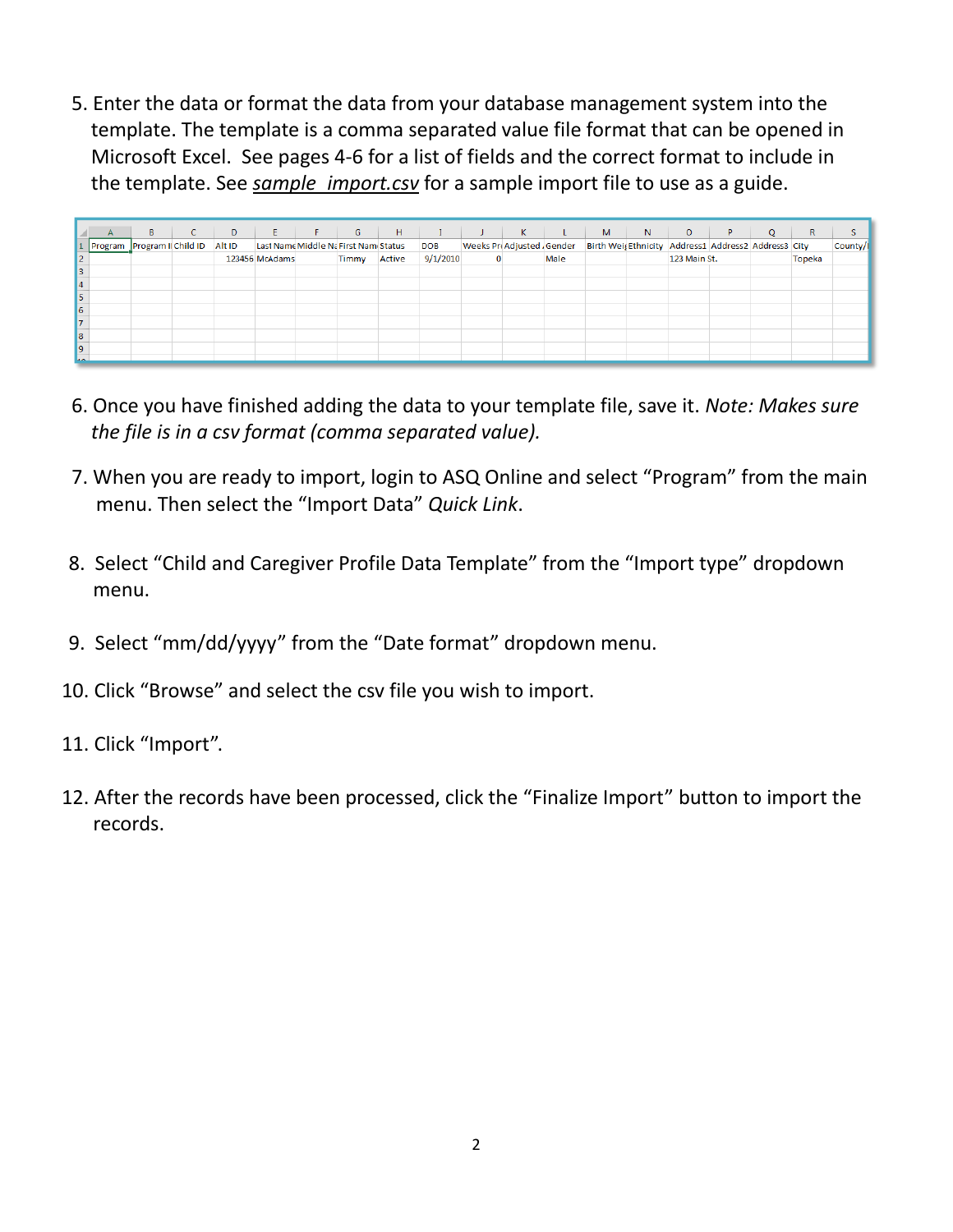| <b>Import Status</b>                                                           | <b>Import Data</b>                                            |                    | Download Data Templates | Recent Imports           |                   |                          |  |  |  |  |
|--------------------------------------------------------------------------------|---------------------------------------------------------------|--------------------|-------------------------|--------------------------|-------------------|--------------------------|--|--|--|--|
| Child and Caregiver Profile Data Template                                      |                                                               |                    |                         |                          |                   |                          |  |  |  |  |
| <b>State</b>                                                                   |                                                               | <b>Imported by</b> |                         | <b>Import started at</b> |                   | <b>Records processed</b> |  |  |  |  |
| Pending review                                                                 | Belle, Monica                                                 |                    |                         | 2017-12-17 23:49:48      |                   | 1                        |  |  |  |  |
|                                                                                | Need Help? Click here to take a tour of the import interface. |                    |                         |                          |                   |                          |  |  |  |  |
| <b>Resolution Methods:</b><br><b>Ignore</b><br>Do not import this record       |                                                               |                    |                         |                          |                   |                          |  |  |  |  |
| Merge                                                                          |                                                               |                    |                         |                          |                   |                          |  |  |  |  |
| Update an existing profile with the data from this record<br><b>Create new</b> |                                                               |                    |                         |                          |                   |                          |  |  |  |  |
| Create a new profile with a new ID using the data from the record              |                                                               |                    |                         |                          |                   |                          |  |  |  |  |
| Finalize import<br>Cancel import                                               |                                                               |                    |                         |                          |                   |                          |  |  |  |  |
| Row#                                                                           | <b>Child Name</b>                                             | <b>ID</b>          | Alt ID                  | Program                  | <b>Resolution</b> | <b>Resolution Method</b> |  |  |  |  |
| 2                                                                              | McAdams, Timmy                                                | √                  | J<br>J                  | <b>New</b>               |                   | $\sqrt{2}$               |  |  |  |  |
| Finalize import<br>Cancel import                                               |                                                               |                    |                         |                          |                   |                          |  |  |  |  |

- 13. Once the data has been successfully, it will give you a confirmation message and the number of records imported.
- 14. If there are any errors, the error message will display the type of errors that occurred. Fix the errors in your import file and import again.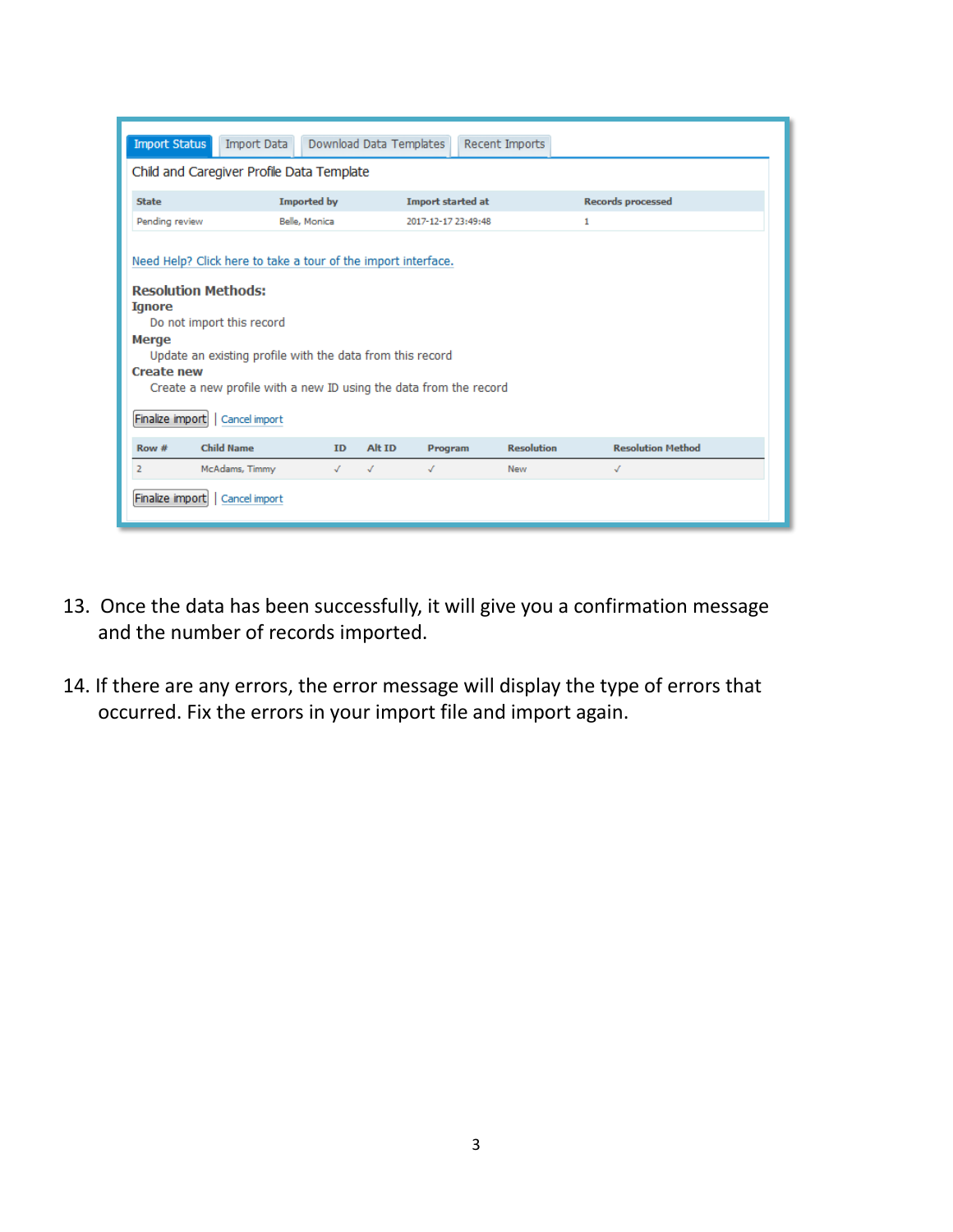## **List of Child and Caregiver Fields for Import File**

| <b>Field Name</b>      | Required     | Format/Options                                                                                                                                               | <b>Example</b>                 | <b>Special Instructions</b>                                                                                       |
|------------------------|--------------|--------------------------------------------------------------------------------------------------------------------------------------------------------------|--------------------------------|-------------------------------------------------------------------------------------------------------------------|
| Program                | $\mathsf{N}$ | <b>Text</b>                                                                                                                                                  |                                | Leave Blank                                                                                                       |
| <b>Program ID</b>      | $\mathsf{N}$ | Number                                                                                                                                                       |                                | Leave Blank                                                                                                       |
| Child ID               | $\mathsf{N}$ | Text                                                                                                                                                         |                                | Leave Blank. When<br>using import to<br>update existing<br>Child profiles,<br>include the ASQ<br>Online Child ID. |
| Alt ID                 | Y            | <b>Text</b>                                                                                                                                                  | 123456                         | Enter KIDS ID.                                                                                                    |
| <b>Last Name</b>       | Y            | <b>Text</b>                                                                                                                                                  | <b>McAdams</b>                 |                                                                                                                   |
| <b>Middle Name</b>     | $\mathsf{N}$ | Text                                                                                                                                                         |                                |                                                                                                                   |
| <b>First Name</b>      | Y            | <b>Text</b>                                                                                                                                                  | Timmy                          |                                                                                                                   |
| <b>Status</b>          | Y            | Active<br>Archived                                                                                                                                           | Active                         | List active for all<br>child profiles listed                                                                      |
| <b>DOB</b>             | Y            | mm/dd/yyyy                                                                                                                                                   | 09/01/2010                     | Make sure "0" is in<br>front of single-digit<br>months and days.                                                  |
| <b>Weeks Premature</b> | Y            | Number                                                                                                                                                       | $\mathbf 0$                    | Enter 0 if the child<br>was not born<br>prematurely.                                                              |
| <b>Adjusted Age</b>    | N            | Text                                                                                                                                                         |                                | Leave this field<br>blank                                                                                         |
| Gender                 | Υ            | Male<br>Female                                                                                                                                               | Male                           |                                                                                                                   |
| <b>Ethnicity</b>       | $\mathsf{N}$ | Caucasian<br>African American<br>Hispanic or Latino<br>Asian<br>Middle-Eastern<br>Native American<br><b>Hawaiian Pacific</b><br>Islander<br>Other<br>Unknown | Caucasian; African<br>American | Can select more<br>than one option by<br>entering ";"<br>between each<br>option. See<br>Example.                  |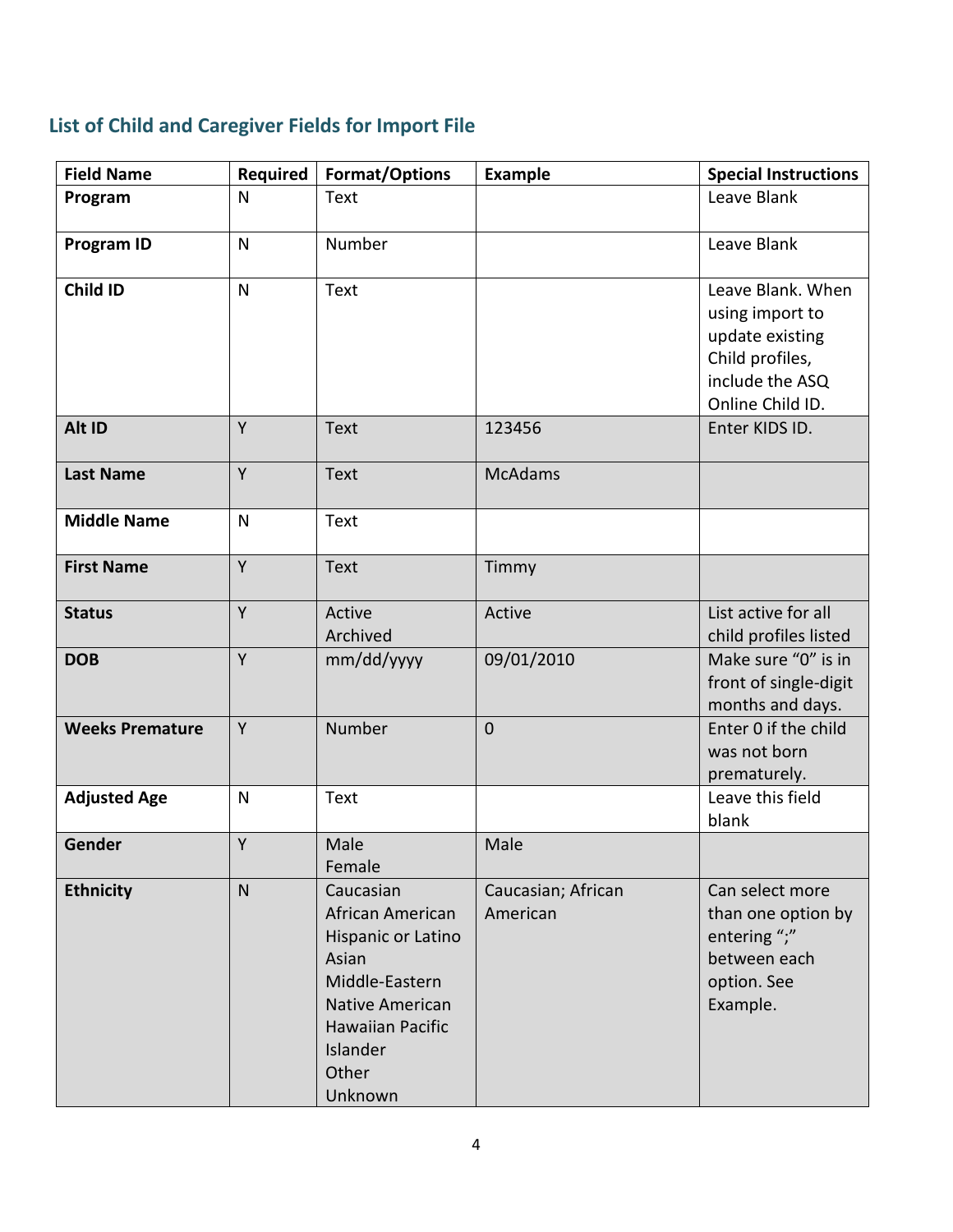| Address1                               | Y | <b>Text</b>                                                                                                                                                                                                                                                                                               | 123 Main St.                             |                                                                                                                        |
|----------------------------------------|---|-----------------------------------------------------------------------------------------------------------------------------------------------------------------------------------------------------------------------------------------------------------------------------------------------------------|------------------------------------------|------------------------------------------------------------------------------------------------------------------------|
| <b>Address2</b>                        | N | <b>Text</b>                                                                                                                                                                                                                                                                                               |                                          |                                                                                                                        |
| Address3                               | N | <b>Text</b>                                                                                                                                                                                                                                                                                               |                                          |                                                                                                                        |
| City                                   | Υ | <b>Text</b>                                                                                                                                                                                                                                                                                               | Topeka                                   |                                                                                                                        |
| <b>County/District</b>                 | N | <b>Text</b>                                                                                                                                                                                                                                                                                               |                                          |                                                                                                                        |
| <b>State/Province</b>                  | Y | <b>Text</b>                                                                                                                                                                                                                                                                                               | Kansas                                   |                                                                                                                        |
| <b>Zip/Postal Code</b>                 | Y | <b>Text</b>                                                                                                                                                                                                                                                                                               | 66621<br>66621-4521                      |                                                                                                                        |
| <b>Country</b>                         | Y | <b>Text</b>                                                                                                                                                                                                                                                                                               | <b>United States</b>                     |                                                                                                                        |
| Phone                                  | Y | XXX-XXX-XXXX                                                                                                                                                                                                                                                                                              | 000-000-0000                             |                                                                                                                        |
| <b>Previous care and</b><br>education: | Y | Options include:<br>School/District<br>preschool<br>School/District<br>special education<br>program<br><b>Head Start</b><br><b>Early Head Start</b><br>Daycare Center<br>Daycare In-Home<br>Private Preschool<br>Home care with<br>parent, family<br>member or friend<br>Other (please<br>describe below) | Head Start; School/District<br>preschool | Can select more<br>than one option by<br>entering ";"<br>between each<br>option.                                       |
| Other:                                 | N | <b>Text</b>                                                                                                                                                                                                                                                                                               | Private Homecare                         | If "Other (please<br>describe below) is<br>selected, enter<br>information here.                                        |
| <b>Caregiver ID</b>                    | N |                                                                                                                                                                                                                                                                                                           |                                          | Leave Blank. If<br>using import to<br>update existing<br>Caregiver Profiles,<br>include the ASQ<br>Online Caregiver ID |